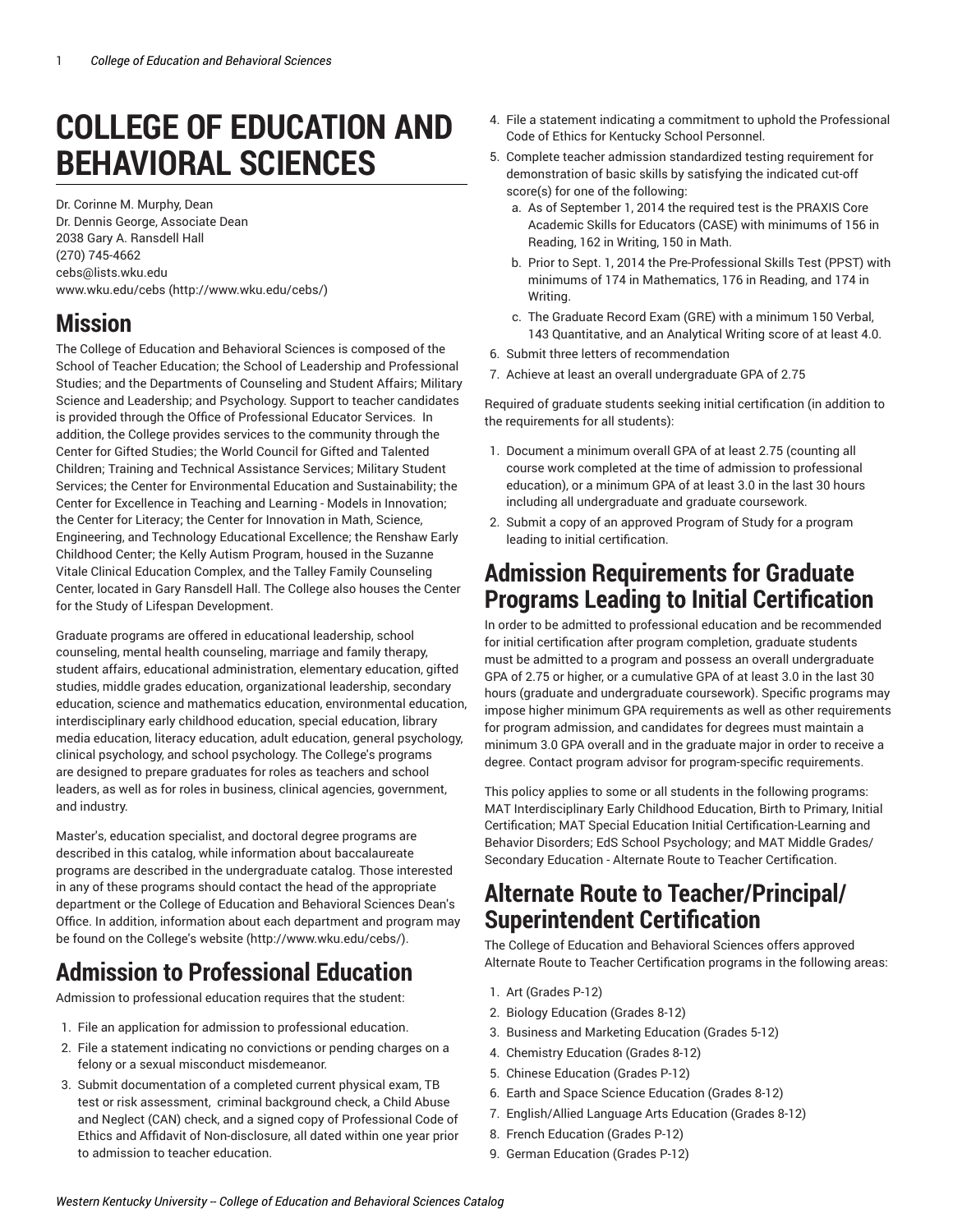- 10. Mathematics Education (Grades 8-12)
- 11. Middle Grades Education (with certification in two of the following content areas: Language Arts, Social Studies, Science, Mathematics; or with single subject certification in Science or Mathematics) (Grades 5-9)
- 12. Social Studies Education (Grades 8-12)
- 13. Spanish Education (Grades P-12)
- 14. Special Education, Learning and Behavior Disorders (Grades P-12)

Further information about the Alternate Route to Teacher Certification (ARTC) programs may be found at [www.wku.edu/educatorservices/](http://www.wku.edu/educatorservices/artc/) [artc/index.php \(http://www.wku.edu/educatorservices/artc/](http://www.wku.edu/educatorservices/artc/)) or by contacting the Office of Professional Educator Services at (270) 745-4897, or the School of Teacher Education at (270) 745-5414. Applicants to ARTC programs must meet all standard program admission requirements as well as additional requirements; further details are provided in the departmental sections for Middle Grades Education, Secondary Education, and Special Education. Those admitted to ARTC programs may be eligible for a recommendation for a one-year temporary provisional teaching certificate, renewable for two additional one-year terms.

At the time of admission to an ARTC program, students will be expected to sign a document to signify their understanding of and agreement to abide by the following expectations:

- 1. The student must maintain a minimum GPA of 3.0. If the semester GPA drops below 3.0, the student may be dropped from the program or, with evidence of extenuating circumstances and at the discretion of the program faculty, the student may be allowed to remain on a probationary status. If the student's GPA falls below 3.0 for a second time, the student will be dropped from the program.
- 2. The student must be continuously enrolled (Fall, Spring, and Summer terms), completing a minimum of 3 hours per term unless prior approval of the program advisor is obtained. Regardless of hours completed in any given semester, the student must complete all degree requirements within three years from the date of the notice of eligibility to be issued the initial temporary provisional certificate.
- 3. In addition to satisfactory academic achievement, the student must demonstrate acceptable professional behavior in all school settings.

The college also offers approved Alternate Route to Principal Certification and Alternate Route to Superintendent Certification programs. Further information about these programs may be found in the departmental section for the Department of Educational Administration, Leadership, and Research.

### **Field Experience Policy**

WKU teacher preparation programs are designed to meet the University's standards for baccalaureate degrees, master's degrees, specialist degrees, and certification-only programs, as well as the Kentucky standards for the designated teaching certificate. All professional education programs require completion of a variety of diverse and focused field experiences in appropriate off-campus Primary-Grade 12 school settings as well as student teaching or equivalent experience. The number of required hours of field experiences varies by program; however, a minimum of 200 hours of approved off-campus field experience is required in professional education courses prior to the student teaching experience or equivalent. The candidate is responsible for documenting completed hours, date, and setting. In addition, all programs require one 16-week or two 8- week full-time student teaching placements for a

minimum of 70 days in an instructional setting, or approved equivalent. Every effort is made to provide teacher candidates with field experiences in diverse settings (based on socioeconomic status, race/ethnicity, language, and exceptionalities of students) in order to ensure that they are prepared to help all students learn. Prior to visiting any school, a student must have on file in the Office of Professional Educator Services a current TB test or risk assessment, a current physical exam, a recent criminal background check, and a Child Abuse and Neglect (CAN) check. Students are responsible for the expenses incurred in complying with this requirement.

#### **Recommendation for Initial Teacher Certification**

To be recommended for initial certification at the baccalaureate level (including post-baccalaureate certification- only programs), an applicant must document:

- 1. Completion of approved program in each desired certification area(s);
- 2. Passing score(s) on the PRAXIS II exam(s) or other assessments required for each desired teaching area(s) (see [www.ets.org/praxis/ky](http://www.ets.org/praxis/ky/) [\(http://www.ets.org/praxis/ky/](http://www.ets.org/praxis/ky/)) for the most current list of required assessments);
- 3. Achievement of at least a 2.75 GPA overall, in each certifiable major(s) and minor(s), and in professional education courses (graduate students are required to maintain a 3.0 GPA or above in all graduate coursework);
- 4. Attainment of at least a "C" in all professional education courses, including EDU 489 and student teaching.

#### **Comprehensive Examination/Culminating Assessment/Capstone Experience**

All CEBS master's programs require completion of a culminating assessment, such as a thesis and thesis defense; an action research project and presentation; a teacher work sample; or a comprehensive exam. General information regarding the policy for eligibility and administration of comprehensive exams may be found at [www.wku.edu/](http://www.wku.edu/cebs/programs/graduate/) [cebs/programs/graduate](http://www.wku.edu/cebs/programs/graduate/) ([http://www.wku.edu/cebs/programs/](http://www.wku.edu/cebs/programs/graduate/) [graduate/\)](http://www.wku.edu/cebs/programs/graduate/). Eligibility requirements include successful completion of EDFN 500 or other research foundations course prior to the student's final semester.

#### **Policy on Expiration of Graduate Courses and Programs Leading to Professional Education Certification**

The following policy applies only to graduate certification-only programs, endorsement programs, Planned Fifth-Year (Rank II) programs, and Planned Sixth Year (Rank I) programs:

Course work for programs leading to certification in professional education must be aligned with current standards. Some older courses are not aligned with current standards, and thus it may not be appropriate to count them in a student's program. Generally speaking, courses used to satisfy program requirements in programs leading to professional education certification should be no more than 10 years old at the time that the certification program is written. Decisions about whether older courses may be used will be made on a case-by-case basis by the department head of the student's major. Students may be required to demonstrate proficiency related to current course content if they wish to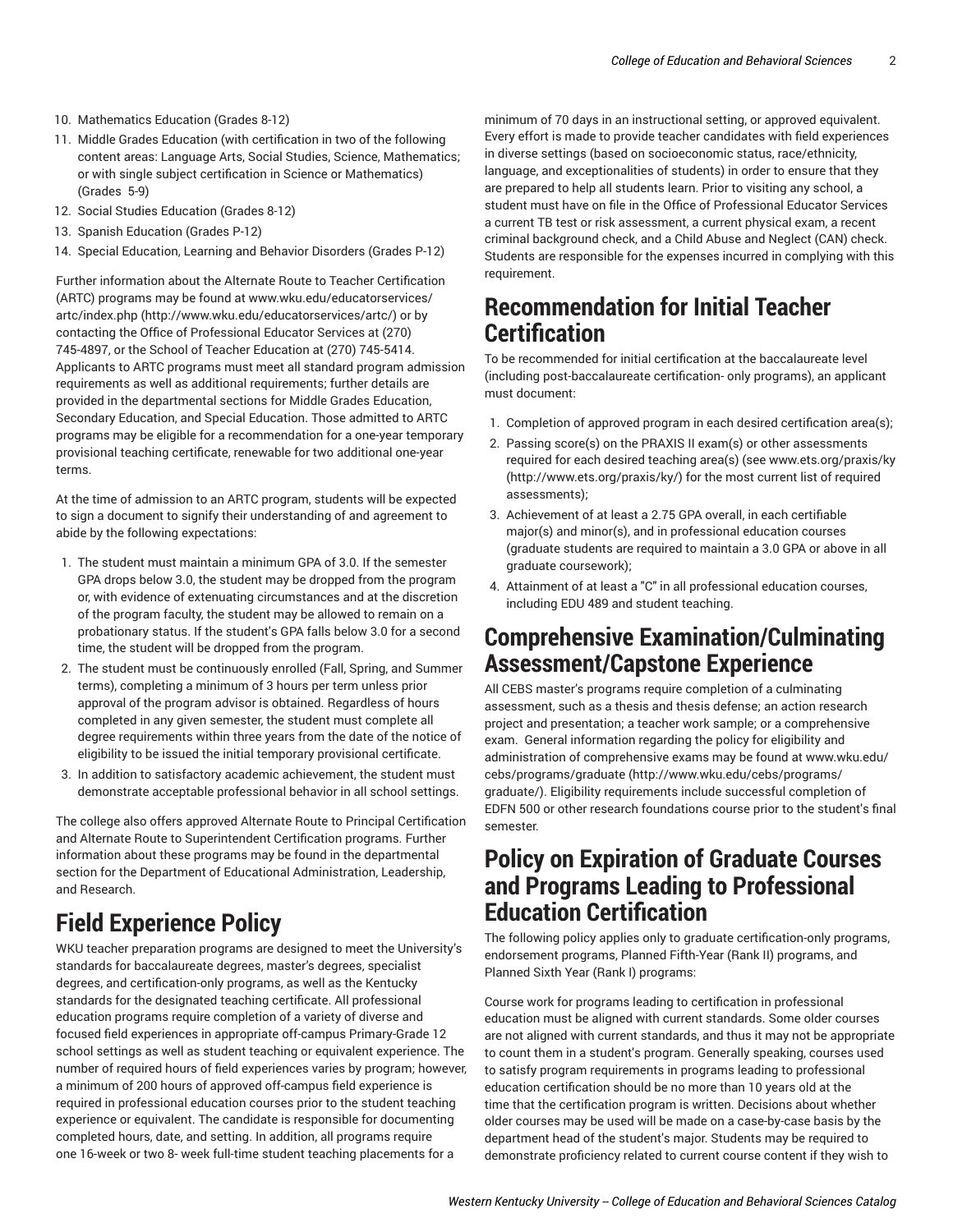satisfy program requirements using courses taken more than 10 years prior to when the student's program of studies is written. All requirements for graduate certification-only, endorsement, Planned Fifth-Year, and Planned Sixth-Year programs must be completed within 10 years from the date when the program was written. Students may request an extension, which must be approved by the Dean of the College of Education and Behavioral Sciences on recommendation of the department head.

If the Commonwealth of Kentucky makes changes in certification requirements, students seeking certification may be required to modify their programs of study to meet the new requirements.

### **Non-Degree Programs**

Students who wish to pursue a Planned Fifth-Year/Rank II or Planned Sixth-Year/Rank I program must submit an application to the Graduate School. Upon completion of the non-degree program, individuals must contact the certification officer in the College of Education and Behavioral Sciences. The certification officer will then certify to Kentucky's Education Professional Standards Board that rank requirements have been met. Enrollment in a Planned Sixth-Year/Rank I program may not provide eligibility for a federal student loan, and completion of a Planned Fifth/Sixth-Year non-degree program may not be accepted in states other than Kentucky in determining pay status. Additional information about teacher certification may be found at [www.wku.edu/teacherservices/](http://www.wku.edu/teacherservices/teacher_cert/) [teacher\\_cert/index.php](http://www.wku.edu/teacherservices/teacher_cert/) ([http://www.wku.edu/teacherservices/](http://www.wku.edu/teacherservices/teacher_cert/) [teacher\\_cert/](http://www.wku.edu/teacherservices/teacher_cert/)).

Candidates for the Planned Fifth-Year/Rank II, Planned Sixth-Year/Rank I, Advanced Certification, or Endorsement should furnish the WKU Office of Professional Educator Services the following documents:

- 1. A completed Application for Kentucky Teacher Certification or Change in Salary Rank (CA-1),
- 2. Verification by the superintendent or personnel director of full-time classroom teaching experience at the appropriate grade level(s), and
- 3. Passing PRAXIS II Specialty Area test scores for each area of certification and the Principles of Learning and Teaching test score for appropriate grade range (if applicable).

#### **Planned Fifth-Year/Rank II Programs**

The School of Teacher Education provides Planned Fifth-Year/Rank II programs in Elementary Education for Teacher Leaders, Middle Grades Education for Teacher Leaders, and Secondary Education for Teacher Leaders for students who do not meet the admission requirements of a degree program or who want greater flexibility with regard to time allowed for completion, transfer limitations, and selection of courses than is permitted in degree programs.

Admission to a Planned Fifth-Year/Rank II program requires completion of a baccalaureate degree and documentation of certification or eligibility for certification consistent with the desired Planned Fifth- Year/Rank II program. According to state regulations, an applicant may be admitted to a program in a professional education specialty for which the applicant's certification was issued, in an academic subject for which the applicant's certification was issued, or in professional education with emphasis in an academic subject for which certification was issued.

Although the Planned Fifth-Year/Rank II program does not result in the master's degree, it does result in Rank II salary classification in Kentucky, renews the teaching certificate, and permits entry into some Planned Sixth-Year /Rank I programs.

#### **General Guidelines**

*(See specific program requirements described in the listings for the School of Teacher Education.)*

- 1. A minimum of 32 semester hours of graduate courses must be completed, with a minimum GPA of 3.0;
- 2. In order to be recommended for certification and/or rank change after completing a non-degree certification-only program, students must complete at least one-half of the minimum program hours in residence at Western Kentucky University. Exceptions may be permitted in the case of programs for which contractual arrangements have been made with other institutions for the delivery of course work. With the approval of the advisor and the certification officer, the remaining hours may be taken at other institutions, provided that the grades earned are "B" or higher and other transfer regulations are met;
- 3. A minimum of 12 hours must be in professional education courses, and a minimum of 9 hours must be in cognate areas;
- 4. Course work taken by correspondence is not accepted; and
- 5. With prior advisor approval, a maximum of 12 hours of professional development credit may be applied to the program requirement.

#### **Planned Sixth-Year/Rank I Programs**

The School of Teacher Education offers Planned Sixth-Year/Rank I programs in Elementary Education, Middle Grades Education, Secondary Education, and Interdisciplinary Early Childhood Education. The School of Leadership and Professional Studies offers Planned Sixth-Year/ Rank I programs in Principalship, Pupil Personnel Administration, and Supervisor of Instruction. A Planned Sixth-Year/Rank I program in School Administration to prepare special education directors is available in the School of Teacher Education. Admission to a Planned Sixth-Year/ Rank I program requires completion of an approved Rank II program, either a master's degree or a planned fifth-year program. Some programs have additional requirements; see specific program sections for further information.

Planned Sixth-Year/Rank I programs lead to the Rank I salary status for certified teachers in Kentucky.

#### **General Guidelines**

*(See specific program requirements described in the listings for the School of Teacher Education, Department of Counseling and Student Affairs, and Department of Educational Administration, Leadership, and Research.)*

- 1. A minimum of either (a) 30 semester hours of approved graduate level credit in addition to the requirements for the Rank II salary classification, or (b) 60 unduplicated semester hours of approved graduate level credit, including a master's degree, must be completed;
- 2. All course work must be planned in consultation with the advisor and must be related to the professional needs of the student;
- 3. A minimum of 15 semester hours must be completed in courses numbered 500 or higher;
- 4. A "B" average must be maintained, and no course grade lower than a "C" may be counted;
- 5. In order to be recommended for certification and/or rank change after completing a non-degree certification-only program, students must complete at least one-half of the minimum program hours in residence at Western Kentucky University. Exceptions may be permitted in the case of programs for which contractual arrangements have been made with other institutions for the delivery of course work. With the approval of the advisor and the certification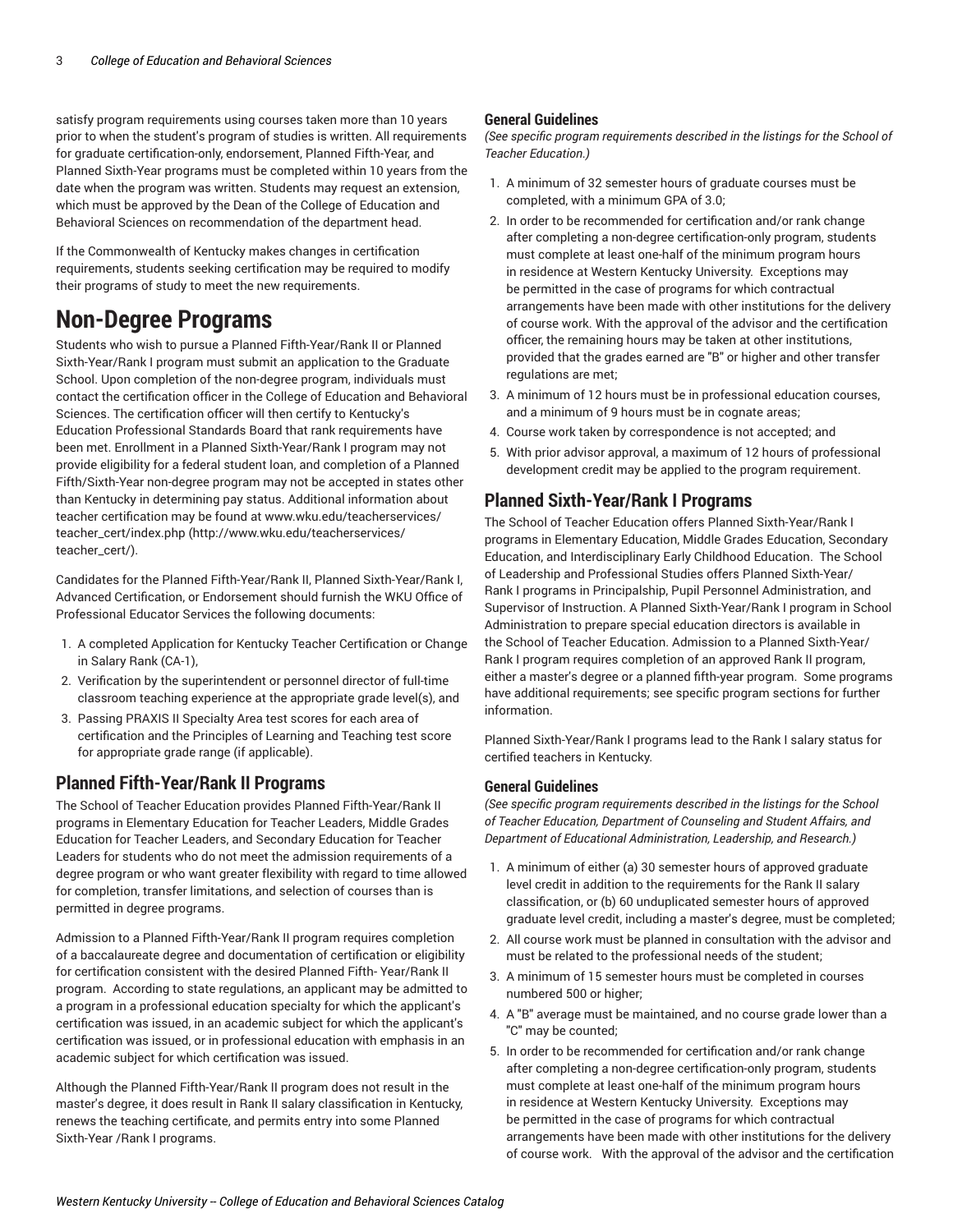officer, the remaining hours may be taken at other institutions, provided that the grades earned are "B" or higher and other transfer regulations are met; and

6. A minimum of 24 hours of the total 60 (62 hours when based on Rank II salary classification) must be in academic work apart from professional education. These hours must be in the candidate's major or minor, area of preparation, or supporting courses from other disciplines as approved by the institution.

#### **Endorsement & Certification-Only Programs Residency Requirement**

In order to be recommended for certification and/or rank change after completing a non-degree program, students must complete at least onehalf of the minimum program hours in residence at Western Kentucky University. Exceptions may be permitted in the case of programs for which contractual arrangements have been made with other institutions for the delivery of course work. With the approval of the advisor and the certification officer, the remaining hours may be taken at other institutions, provided that the grades earned are "B" or higher and other transfer regulations are met.

### **Departments and Programs**

- [Department](http://catalog.wku.edu/graduate/education-behavioral-sciences/counseling-student-affairs/) of Counseling and Student Affairs [\(http://](http://catalog.wku.edu/graduate/education-behavioral-sciences/counseling-student-affairs/) [catalog.wku.edu/graduate/education-behavioral-sciences/](http://catalog.wku.edu/graduate/education-behavioral-sciences/counseling-student-affairs/) [counseling-student-affairs/\)](http://catalog.wku.edu/graduate/education-behavioral-sciences/counseling-student-affairs/)
	- [Addictions](http://catalog.wku.edu/graduate/education-behavioral-sciences/counseling-student-affairs/addictions-education-certificate/) Education, Certificate (0492) [\(http://catalog.wku.edu/](http://catalog.wku.edu/graduate/education-behavioral-sciences/counseling-student-affairs/addictions-education-certificate/) [graduate/education-behavioral-sciences/counseling-student](http://catalog.wku.edu/graduate/education-behavioral-sciences/counseling-student-affairs/addictions-education-certificate/)[affairs/addictions-education-certificate/\)](http://catalog.wku.edu/graduate/education-behavioral-sciences/counseling-student-affairs/addictions-education-certificate/)
	- Career Services, [Certificate](http://catalog.wku.edu/graduate/education-behavioral-sciences/counseling-student-affairs/career-services-certificate/) (0468) [\(http://catalog.wku.edu/](http://catalog.wku.edu/graduate/education-behavioral-sciences/counseling-student-affairs/career-services-certificate/) [graduate/education-behavioral-sciences/counseling-student](http://catalog.wku.edu/graduate/education-behavioral-sciences/counseling-student-affairs/career-services-certificate/)[affairs/career-services-certificate/\)](http://catalog.wku.edu/graduate/education-behavioral-sciences/counseling-student-affairs/career-services-certificate/)
	- [Certification](http://catalog.wku.edu/graduate/education-behavioral-sciences/counseling-student-affairs/certification-only-counseling/) Only, Counseling (159) [\(http://catalog.wku.edu/](http://catalog.wku.edu/graduate/education-behavioral-sciences/counseling-student-affairs/certification-only-counseling/) [graduate/education-behavioral-sciences/counseling-student](http://catalog.wku.edu/graduate/education-behavioral-sciences/counseling-student-affairs/certification-only-counseling/)[affairs/certification-only-counseling/\)](http://catalog.wku.edu/graduate/education-behavioral-sciences/counseling-student-affairs/certification-only-counseling/)
	- College and Career [Readiness,](http://catalog.wku.edu/graduate/education-behavioral-sciences/counseling-student-affairs/college-career-readiness-certificate/) Certificate (1737) [\(http://](http://catalog.wku.edu/graduate/education-behavioral-sciences/counseling-student-affairs/college-career-readiness-certificate/) [catalog.wku.edu/graduate/education-behavioral-sciences/](http://catalog.wku.edu/graduate/education-behavioral-sciences/counseling-student-affairs/college-career-readiness-certificate/) [counseling-student-affairs/college-career-readiness-certificate/](http://catalog.wku.edu/graduate/education-behavioral-sciences/counseling-student-affairs/college-career-readiness-certificate/))
	- [Counseling,](http://catalog.wku.edu/graduate/education-behavioral-sciences/counseling-student-affairs/counseling-mae/) Master of Arts in Education (043) [\(http://](http://catalog.wku.edu/graduate/education-behavioral-sciences/counseling-student-affairs/counseling-mae/) [catalog.wku.edu/graduate/education-behavioral-sciences/](http://catalog.wku.edu/graduate/education-behavioral-sciences/counseling-student-affairs/counseling-mae/) [counseling-student-affairs/counseling-mae/](http://catalog.wku.edu/graduate/education-behavioral-sciences/counseling-student-affairs/counseling-mae/))
	- [International](http://catalog.wku.edu/graduate/education-behavioral-sciences/counseling-student-affairs/international-student-services-certificate/) Student Services, Certificate (0415) [\(http://](http://catalog.wku.edu/graduate/education-behavioral-sciences/counseling-student-affairs/international-student-services-certificate/) [catalog.wku.edu/graduate/education-behavioral-sciences/](http://catalog.wku.edu/graduate/education-behavioral-sciences/counseling-student-affairs/international-student-services-certificate/) [counseling-student-affairs/international-student-services](http://catalog.wku.edu/graduate/education-behavioral-sciences/counseling-student-affairs/international-student-services-certificate/)[certificate/](http://catalog.wku.edu/graduate/education-behavioral-sciences/counseling-student-affairs/international-student-services-certificate/))
	- Student Affairs in Higher [Education,](http://catalog.wku.edu/graduate/education-behavioral-sciences/counseling-student-affairs/student-affairs-higher-education-mae/) Master of Arts in Education [\(145\) \(http://catalog.wku.edu/graduate/education-behavioral](http://catalog.wku.edu/graduate/education-behavioral-sciences/counseling-student-affairs/student-affairs-higher-education-mae/)[sciences/counseling-student-affairs/student-affairs-higher](http://catalog.wku.edu/graduate/education-behavioral-sciences/counseling-student-affairs/student-affairs-higher-education-mae/)[education-mae/\)](http://catalog.wku.edu/graduate/education-behavioral-sciences/counseling-student-affairs/student-affairs-higher-education-mae/)
- [Department](http://catalog.wku.edu/graduate/education-behavioral-sciences/psychology/) of Psychology [\(http://catalog.wku.edu/graduate/](http://catalog.wku.edu/graduate/education-behavioral-sciences/psychology/) [education-behavioral-sciences/psychology/](http://catalog.wku.edu/graduate/education-behavioral-sciences/psychology/))
	- Applied [Psychology,](http://catalog.wku.edu/graduate/education-behavioral-sciences/psychology/applied-psychology-psyd/) Doctor of Psychology (0476) ([http://](http://catalog.wku.edu/graduate/education-behavioral-sciences/psychology/applied-psychology-psyd/) [catalog.wku.edu/graduate/education-behavioral-sciences/](http://catalog.wku.edu/graduate/education-behavioral-sciences/psychology/applied-psychology-psyd/) [psychology/applied-psychology-psyd/\)](http://catalog.wku.edu/graduate/education-behavioral-sciences/psychology/applied-psychology-psyd/)
	- [Psychology,](http://catalog.wku.edu/graduate/education-behavioral-sciences/psychology/psychology-ma/) Master of Arts (092) ([http://catalog.wku.edu/](http://catalog.wku.edu/graduate/education-behavioral-sciences/psychology/psychology-ma/) [graduate/education-behavioral-sciences/psychology/psychology](http://catalog.wku.edu/graduate/education-behavioral-sciences/psychology/psychology-ma/)[ma/\)](http://catalog.wku.edu/graduate/education-behavioral-sciences/psychology/psychology-ma/)
- School [Psychology,](http://catalog.wku.edu/graduate/education-behavioral-sciences/psychology/school-psychology-eds/) Specialist in Education (147) [\(http://](http://catalog.wku.edu/graduate/education-behavioral-sciences/psychology/school-psychology-eds/) [catalog.wku.edu/graduate/education-behavioral-sciences/](http://catalog.wku.edu/graduate/education-behavioral-sciences/psychology/school-psychology-eds/) [psychology/school-psychology-eds/\)](http://catalog.wku.edu/graduate/education-behavioral-sciences/psychology/school-psychology-eds/)
- School of Leadership and [Professional](http://catalog.wku.edu/graduate/education-behavioral-sciences/slps/) Studies ([http://](http://catalog.wku.edu/graduate/education-behavioral-sciences/slps/) [catalog.wku.edu/graduate/education-behavioral-sciences/slps/](http://catalog.wku.edu/graduate/education-behavioral-sciences/slps/))
	- Adult [Education,](http://catalog.wku.edu/graduate/education-behavioral-sciences/slps/adult-ed-certificate/) Certificate (0450) [\(http://catalog.wku.edu/](http://catalog.wku.edu/graduate/education-behavioral-sciences/slps/adult-ed-certificate/) [graduate/education-behavioral-sciences/slps/adult-ed](http://catalog.wku.edu/graduate/education-behavioral-sciences/slps/adult-ed-certificate/)[certificate/\)](http://catalog.wku.edu/graduate/education-behavioral-sciences/slps/adult-ed-certificate/)
	- [Certification](http://catalog.wku.edu/graduate/education-behavioral-sciences/slps/cert-only-ed-leadership/) Only, Education Leadership (131) [\(http://](http://catalog.wku.edu/graduate/education-behavioral-sciences/slps/cert-only-ed-leadership/) [catalog.wku.edu/graduate/education-behavioral-sciences/slps/](http://catalog.wku.edu/graduate/education-behavioral-sciences/slps/cert-only-ed-leadership/) [cert-only-ed-leadership/\)](http://catalog.wku.edu/graduate/education-behavioral-sciences/slps/cert-only-ed-leadership/)
	- [Educational](http://catalog.wku.edu/graduate/education-behavioral-sciences/slps/ed-leadership-edd/) Leadership, Doctor of Education (0010) ([http://](http://catalog.wku.edu/graduate/education-behavioral-sciences/slps/ed-leadership-edd/) [catalog.wku.edu/graduate/education-behavioral-sciences/slps/](http://catalog.wku.edu/graduate/education-behavioral-sciences/slps/ed-leadership-edd/) [ed-leadership-edd/\)](http://catalog.wku.edu/graduate/education-behavioral-sciences/slps/ed-leadership-edd/)
	- [Instructional](http://catalog.wku.edu/graduate/education-behavioral-sciences/slps/instruct-leader-school-principal-mae/) Leadership, School Principal, MAE (0499) [\(http://](http://catalog.wku.edu/graduate/education-behavioral-sciences/slps/instruct-leader-school-principal-mae/) [catalog.wku.edu/graduate/education-behavioral-sciences/slps/](http://catalog.wku.edu/graduate/education-behavioral-sciences/slps/instruct-leader-school-principal-mae/) [instruct-leader-school-principal-mae/](http://catalog.wku.edu/graduate/education-behavioral-sciences/slps/instruct-leader-school-principal-mae/))
	- [Measurement,](http://catalog.wku.edu/graduate/education-behavioral-sciences/slps/measure-eval-research-certificate/) Evaluation, and Research, Post-Master's Certificate [\(0488\) \(http://catalog.wku.edu/graduate/education-behavioral](http://catalog.wku.edu/graduate/education-behavioral-sciences/slps/measure-eval-research-certificate/)[sciences/slps/measure-eval-research-certificate/\)](http://catalog.wku.edu/graduate/education-behavioral-sciences/slps/measure-eval-research-certificate/)
	- [Organizational](http://catalog.wku.edu/graduate/education-behavioral-sciences/slps/org-lead-certificate/) Leadership, Certificate (1723) ([http://](http://catalog.wku.edu/graduate/education-behavioral-sciences/slps/org-lead-certificate/) [catalog.wku.edu/graduate/education-behavioral-sciences/slps/](http://catalog.wku.edu/graduate/education-behavioral-sciences/slps/org-lead-certificate/) [org-lead-certificate/](http://catalog.wku.edu/graduate/education-behavioral-sciences/slps/org-lead-certificate/))
	- [Organizational](http://catalog.wku.edu/graduate/education-behavioral-sciences/slps/org-lead-ma/) Leadership, MA (0467) [\(http://catalog.wku.edu/](http://catalog.wku.edu/graduate/education-behavioral-sciences/slps/org-lead-ma/) [graduate/education-behavioral-sciences/slps/org-lead-ma/\)](http://catalog.wku.edu/graduate/education-behavioral-sciences/slps/org-lead-ma/)
	- [School Administration, Rank 1 \(121\) \(http://catalog.wku.edu/](http://catalog.wku.edu/graduate/education-behavioral-sciences/slps/school-admin-rank1/) [graduate/education-behavioral-sciences/slps/school-admin](http://catalog.wku.edu/graduate/education-behavioral-sciences/slps/school-admin-rank1/)[rank1/\)](http://catalog.wku.edu/graduate/education-behavioral-sciences/slps/school-admin-rank1/)
- School of Teacher [Education](http://catalog.wku.edu/graduate/education-behavioral-sciences/teacher-education/) [\(http://catalog.wku.edu/graduate/](http://catalog.wku.edu/graduate/education-behavioral-sciences/teacher-education/) [education-behavioral-sciences/teacher-education/](http://catalog.wku.edu/graduate/education-behavioral-sciences/teacher-education/))
	- Advanced Behavior [Management,](http://catalog.wku.edu/graduate/education-behavioral-sciences/teacher-education/advanced-behavior-management-certificate/) Certificate (1736) ([http://](http://catalog.wku.edu/graduate/education-behavioral-sciences/teacher-education/advanced-behavior-management-certificate/) [catalog.wku.edu/graduate/education-behavioral-sciences/](http://catalog.wku.edu/graduate/education-behavioral-sciences/teacher-education/advanced-behavior-management-certificate/) [teacher-education/advanced-behavior-management-certificate/](http://catalog.wku.edu/graduate/education-behavioral-sciences/teacher-education/advanced-behavior-management-certificate/))
	- Advanced Teacher [Education,](http://catalog.wku.edu/graduate/education-behavioral-sciences/teacher-education/advanced-teacher-education-mae/) MAE (0500) [\(http://](http://catalog.wku.edu/graduate/education-behavioral-sciences/teacher-education/advanced-teacher-education-mae/) [catalog.wku.edu/graduate/education-behavioral-sciences/](http://catalog.wku.edu/graduate/education-behavioral-sciences/teacher-education/advanced-teacher-education-mae/) [teacher-education/advanced-teacher-education-mae/](http://catalog.wku.edu/graduate/education-behavioral-sciences/teacher-education/advanced-teacher-education-mae/))
	- [Certification](http://catalog.wku.edu/graduate/education-behavioral-sciences/teacher-education/certification-only/) Only, Teacher Education (132) [\(http://](http://catalog.wku.edu/graduate/education-behavioral-sciences/teacher-education/certification-only/) [catalog.wku.edu/graduate/education-behavioral-sciences/](http://catalog.wku.edu/graduate/education-behavioral-sciences/teacher-education/certification-only/) [teacher-education/certification-only/](http://catalog.wku.edu/graduate/education-behavioral-sciences/teacher-education/certification-only/))
	- [Elementary](http://catalog.wku.edu/graduate/education-behavioral-sciences/teacher-education/non-degree-planned-sixth-year-elementary-rI/) Education, Rank I (084) ([http://catalog.wku.edu/](http://catalog.wku.edu/graduate/education-behavioral-sciences/teacher-education/non-degree-planned-sixth-year-elementary-rI/) [graduate/education-behavioral-sciences/teacher-education/non](http://catalog.wku.edu/graduate/education-behavioral-sciences/teacher-education/non-degree-planned-sixth-year-elementary-rI/)[degree-planned-sixth-year-elementary-rI/\)](http://catalog.wku.edu/graduate/education-behavioral-sciences/teacher-education/non-degree-planned-sixth-year-elementary-rI/)
	- Elementary Math [Specialization](http://catalog.wku.edu/graduate/education-behavioral-sciences/teacher-education/elementary-math-certificate/) P-5, Certificate (0485) ([http://](http://catalog.wku.edu/graduate/education-behavioral-sciences/teacher-education/elementary-math-certificate/) [catalog.wku.edu/graduate/education-behavioral-sciences/](http://catalog.wku.edu/graduate/education-behavioral-sciences/teacher-education/elementary-math-certificate/) [teacher-education/elementary-math-certificate/](http://catalog.wku.edu/graduate/education-behavioral-sciences/teacher-education/elementary-math-certificate/))
	- Gifted Education and Talent [Development,](http://catalog.wku.edu/graduate/education-behavioral-sciences/teacher-education/gifted-ed-certificate/) Certificate (1764) [\(http://catalog.wku.edu/graduate/education-behavioral-sciences/](http://catalog.wku.edu/graduate/education-behavioral-sciences/teacher-education/gifted-ed-certificate/) [teacher-education/gifted-ed-certificate/](http://catalog.wku.edu/graduate/education-behavioral-sciences/teacher-education/gifted-ed-certificate/))
	- Gifted Education and Talent [Development,](http://catalog.wku.edu/graduate/education-behavioral-sciences/teacher-education/gifted/) Master of Arts in [Education](http://catalog.wku.edu/graduate/education-behavioral-sciences/teacher-education/gifted/) (0482) ([http://catalog.wku.edu/graduate/education](http://catalog.wku.edu/graduate/education-behavioral-sciences/teacher-education/gifted/)[behavioral-sciences/teacher-education/gifted/\)](http://catalog.wku.edu/graduate/education-behavioral-sciences/teacher-education/gifted/)
	- Gifted Education and Talent [Development,](http://catalog.wku.edu/graduate/education-behavioral-sciences/teacher-education/gifted-eds/) Specialist in Education [\(0490\) \(http://catalog.wku.edu/graduate/education-behavioral](http://catalog.wku.edu/graduate/education-behavioral-sciences/teacher-education/gifted-eds/)[sciences/teacher-education/gifted-eds/](http://catalog.wku.edu/graduate/education-behavioral-sciences/teacher-education/gifted-eds/))
	- [Instructional](http://catalog.wku.edu/graduate/education-behavioral-sciences/teacher-education/instructional-design-certificate/) Design, Certificate (0418) [\(http://catalog.wku.edu/](http://catalog.wku.edu/graduate/education-behavioral-sciences/teacher-education/instructional-design-certificate/) [graduate/education-behavioral-sciences/teacher-education/](http://catalog.wku.edu/graduate/education-behavioral-sciences/teacher-education/instructional-design-certificate/) [instructional-design-certificate/](http://catalog.wku.edu/graduate/education-behavioral-sciences/teacher-education/instructional-design-certificate/))